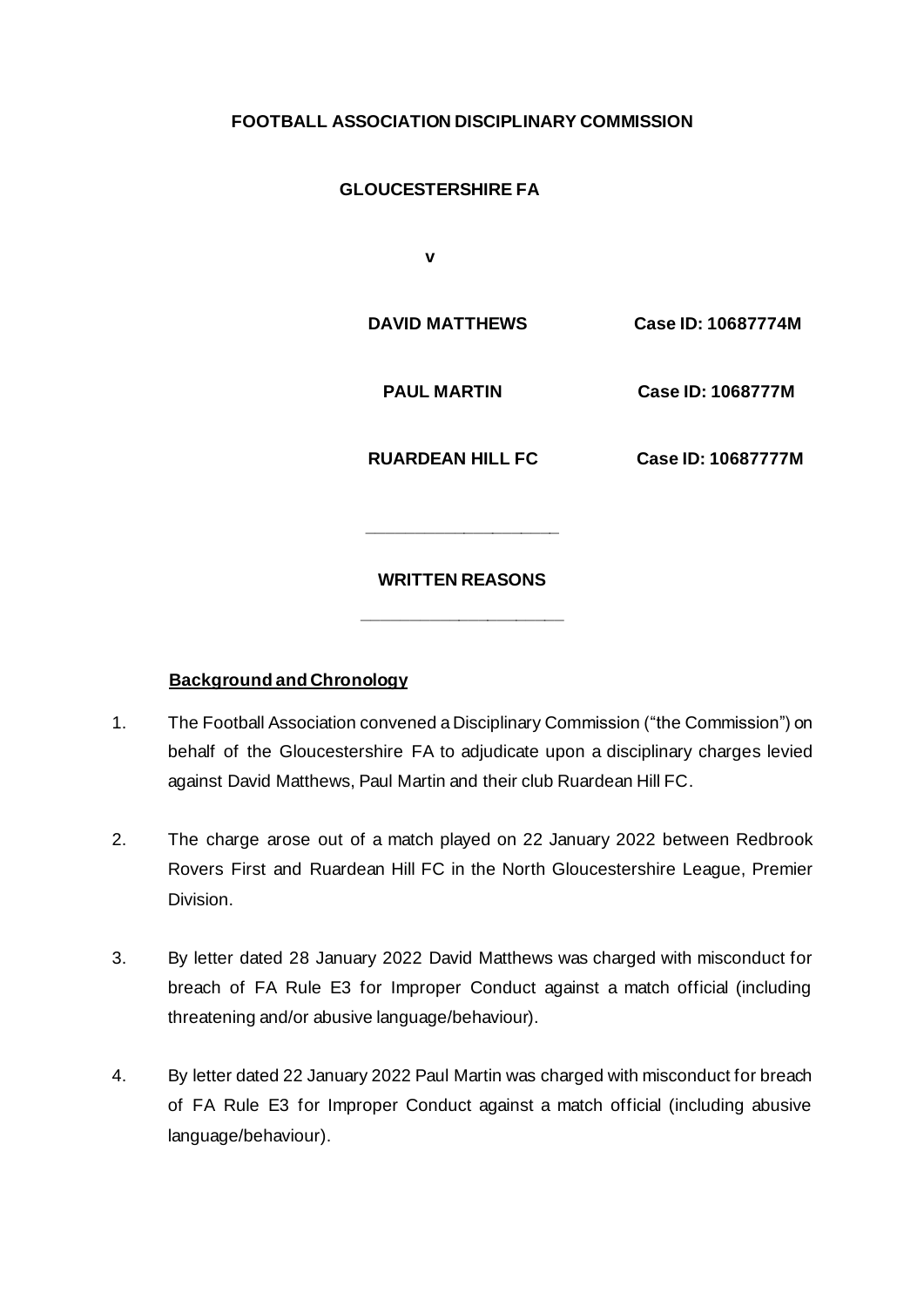- 5. By letter dated 28 January 2022 Ruardean Hill FC were charged with misconduct f or breach of FA Rule E20 for failing to ensure players and/or officials and/or spectators conducted themselves in an orderly fashion.
- 6. Responses were filed on behalf of the two players denying the charges and requesting them to be dealt with by way of correspondence at a non – personal hearing.
- 7. The club had filed a response to the charge pleading guilty and requesting for it to be determined by way of a non - personal hearing.
- 8. The case was therefore referred to me for determination as a chairman sitting alone.
- 9. I had been provided with a bundle of documents containing all the evidence which had been read and considered.
- 10. As the offences were alleged to have been committed during the same match and there was related or common associated evidence the proceedings were consolidated pursuant to Regulation 13 of the FA Disciplinary Regulations.
- 11. The following is a summary of the principal issues and matters considered by the Commission. It does not purport to contain reference to all the issues or matters considered, and the absence in these reasons of reference to any particular point or submission made by any party should not be read as implying that it was not taken into consideration. For the avoidance of doubt, all the evidence and materials furnished was taken into consideration.

# 12. **The Relevant FA Rules**

Rule E3(1) provides that:

*A participant shall at all times act in the best interests of the game and shall not act in any manner which is improper or brings the game into disrepute or use any one, or a combination of, violent conduct, serious foul play, threatening, abusive, indecent or insulting words or behaviour.*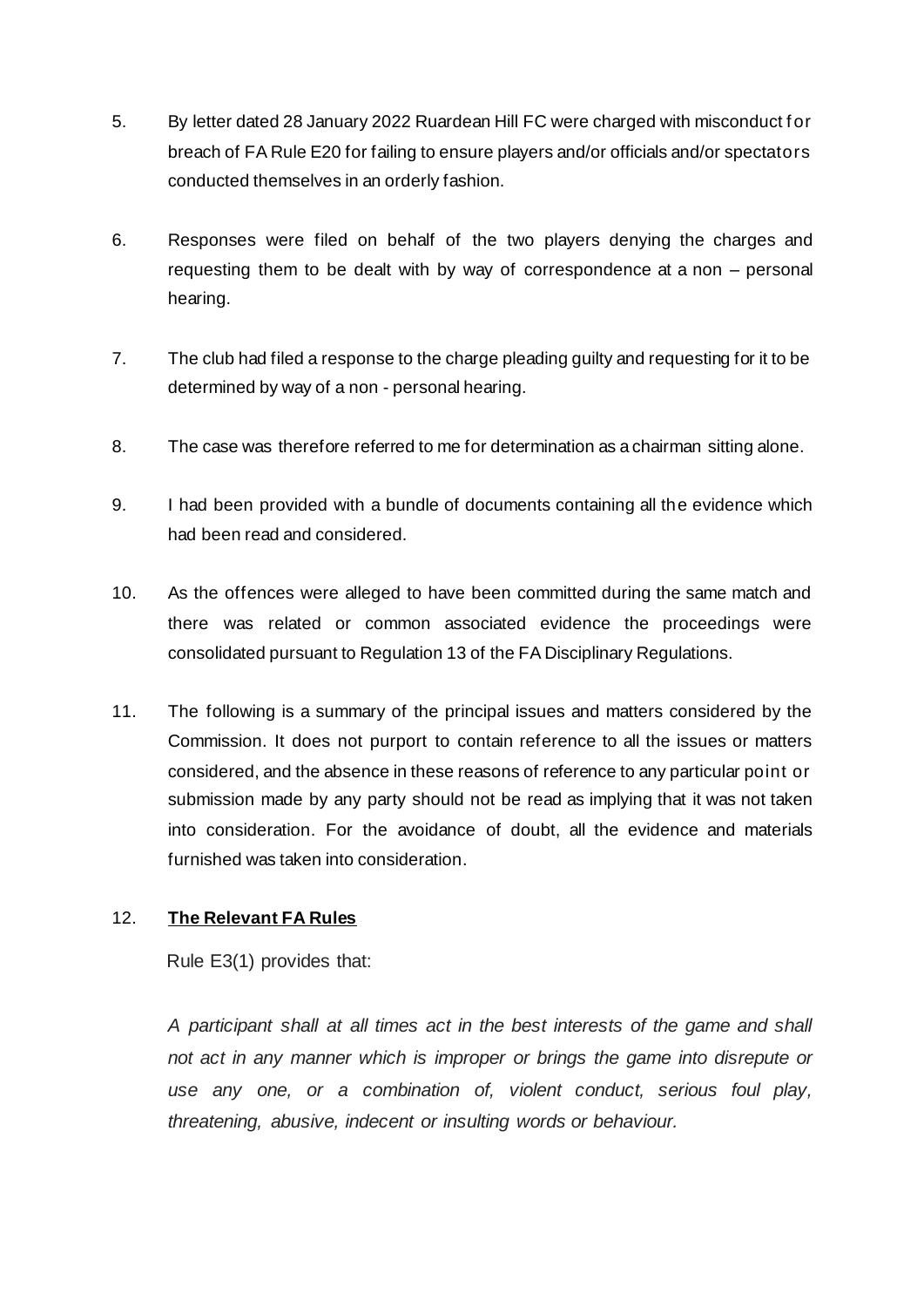Rule E20 states:

*"Each Affiliated Association, Competition and club shall be responsible for ensuring: that its players, officials, spectators, and/or all persons purporting to be its supporter(s) or follower(s), conduct themselves in an orderly fashion and refrain from improper, violent, threatening, abusive, indecent, insulting and/or provocative words and/or behaviour".*

### *Rule E21 provides for*:

*"Any…..Club which fails to discharge its said responsibility in any respect whatsoever shall be guilty of misconduct…..It shall be a defence in respect of charges against a Club for misconduct (under Rule E20) by spectators and all persons purporting to be spectators or followers of the Club if it can be shown that all events, incidents or occurrences complained of were the result of circumstances over which it had no control or for reasons of crowd safety and that its responsible officers or agents had used all due diligence to ensure that its said responsibility was discharged".* (FA Rule E21 defence).

### **The Evidence**

13. The Commission had been provided with the following statements and reports:

### **Evidence in support of charge:**

### Phillip Boswell

 The referee Phillip Boswell had submitted 3 reports dated 23 January in which he stated that in the 65<sup>th</sup> minute Mr Matthews was shown a second yellow card for dissent. As he left the pitch he resorted to foul and abusive language against the referee as a result of which he was shown the red card to dismiss him. Mr Matthews turned toward the referee and shouted a verbal tirade including *"you cunt! Fuck off,*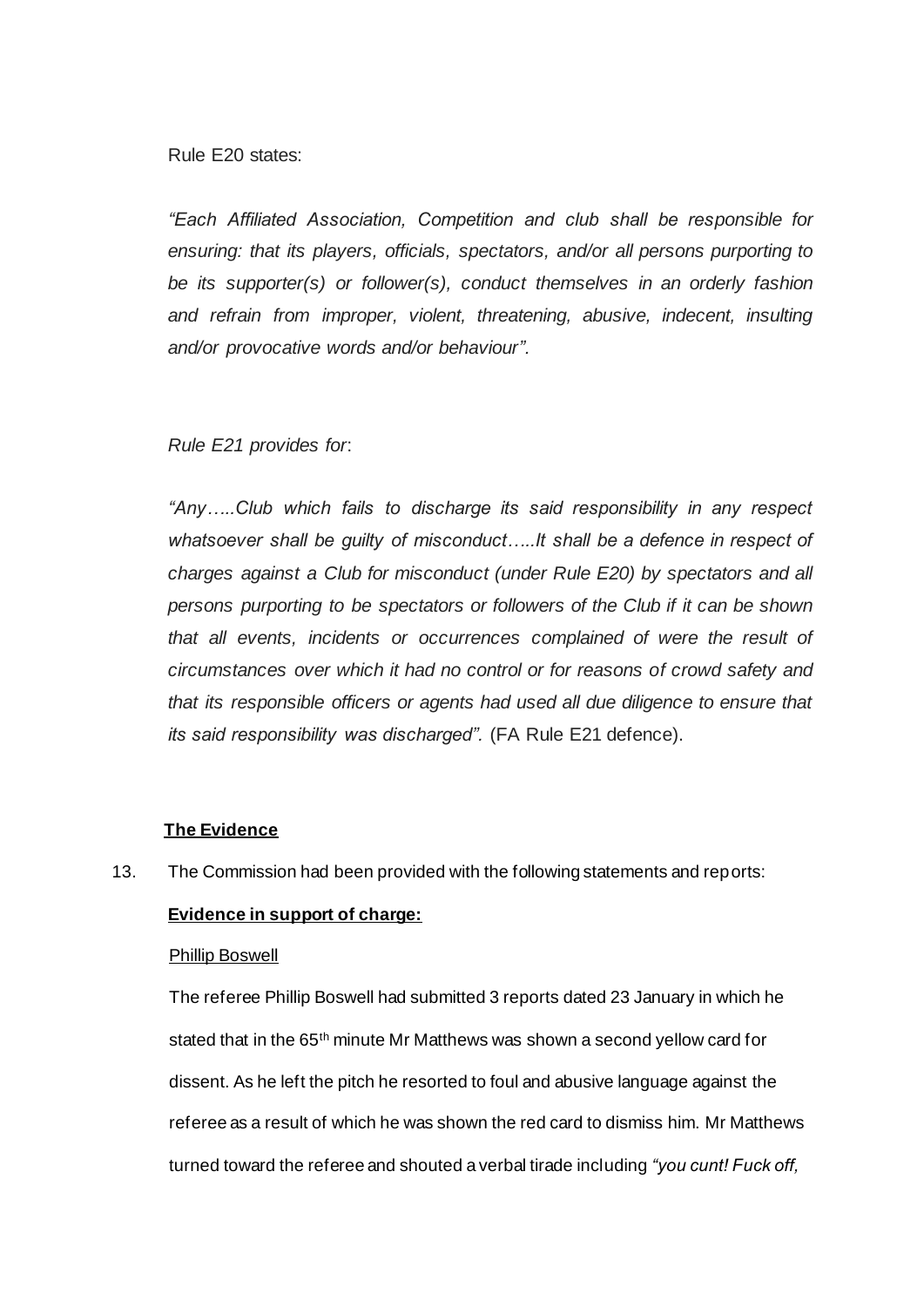*you're a fucking prick! Fuck off you cunt, you're shit!"* that he *"wouldn't of* (sic) *given the same free kick if it was his team".* He approached the referee in an aggressive and belligerent manner causing the referee to retreat in fear for his safety. The referee decided to abandon the match.

 The referee had also submitted a report against Paul Martin (who was a non-playing participant) that following a collision between two players in the penalty area Mr Martin called out *"you're a fucking joke"* as a result of which Mr Martin was shown the red card and sent off.

 A further report of the club misconduct stated that following the abandonment, as the referee was walking towards the changing room the Ruardean Hill players started to hurl abuse at the referee calling out *"unbelievable, you prick! You're a fucking joke! You're shit, you cunt and fuck off".*

#### **Evidence in Response to the Charge**

#### David Matthews

 Mr Matthews had submitted a statement seeking to provide context to the referee's report. He explained that the first yellow card was a sin bin for the comment *"how is that not a penalty"* and the second was for questioning the decision to book one of his team mates, maintaining that they were not for malice, dangerous or reckless play or aggressive attitude. Whilst he admitted colourful language, he disputed turning and approaching the referee in an aggressive and belligerent manner, maintaining that he only turned towards the referee at the referee's request for a red card to be issued. He further maintained that he phrases "fuck off, you cunt and you are shit" were foul but not threatening. He relied upon the fact that he stopped his verbal comments once the referee had stopped as evidence of the fact that it was a short verbal outburst in frustration but not in the least bit threatening or sufficient to abandon the match.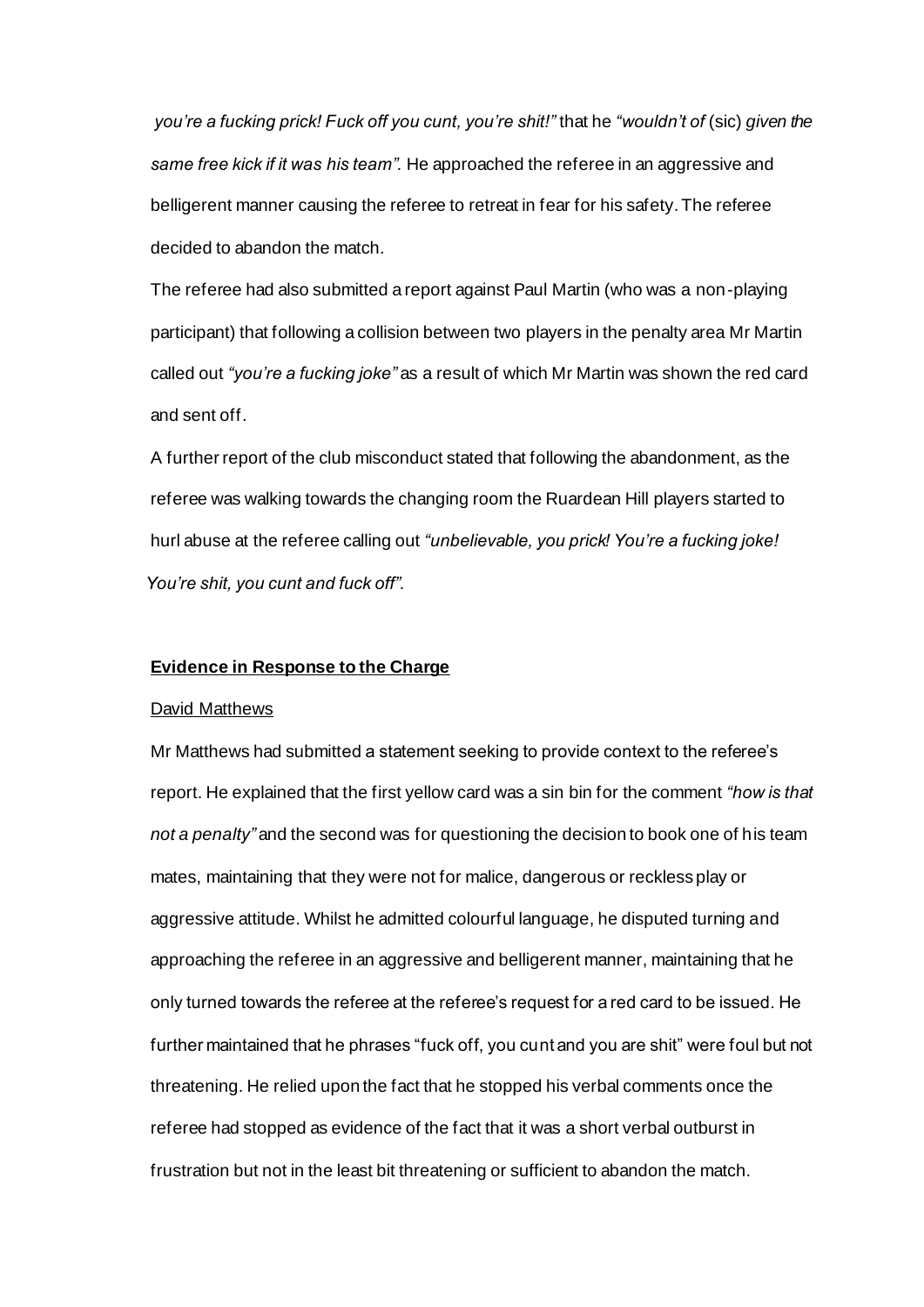### Paul Martin

 Mr Martin had submitted a lengthy statement seeking to rely upon frustration emanating from the referee's performance as justification for much of the misconduct alleged against his team. He did however admit to saying "fucking joke" and ""that's a fucking joke".

### **Decision**

- 14. As part of its deliberations the Commission reminded itself of the standard of proof which was required in order to find the charge against Mr Kendall proven, which was on a balance of probabilities.
- 15. The Commission considered all of the evidence that had been presented.
- 16. It was a matter for the Commission to determine which evidence to accept and reject where there were discrepancies between the evidence of the witnesses.
- 17. Having determined which evidence the Commission accepted and rejected, the Commission then went on to determine the charges against both players on the balance of probabilities. The decision of the Commission was to find both the charges proven**.**

### **Reasons for the Decision**

18. The referee's reports were preferred. So far as the charge against Mr Matthews was concerned the report provided a lot of detail and context. It was understandable and a reasonable reaction for a recipient of such abuse to feel threatened. Indeed, it was accepted that the referee had to take steps backwards to seek to remove himself, which was likely because the referee felt threatened. This was not addressed in the statement by Mr Matthews and therefore unchallenged evidence.

Turning to the charge against Mr Martin, there was an admission in his statement to shouting fucking joke" and that's a fucking joke which is sufficient to amount to a breach of Rule E3.1.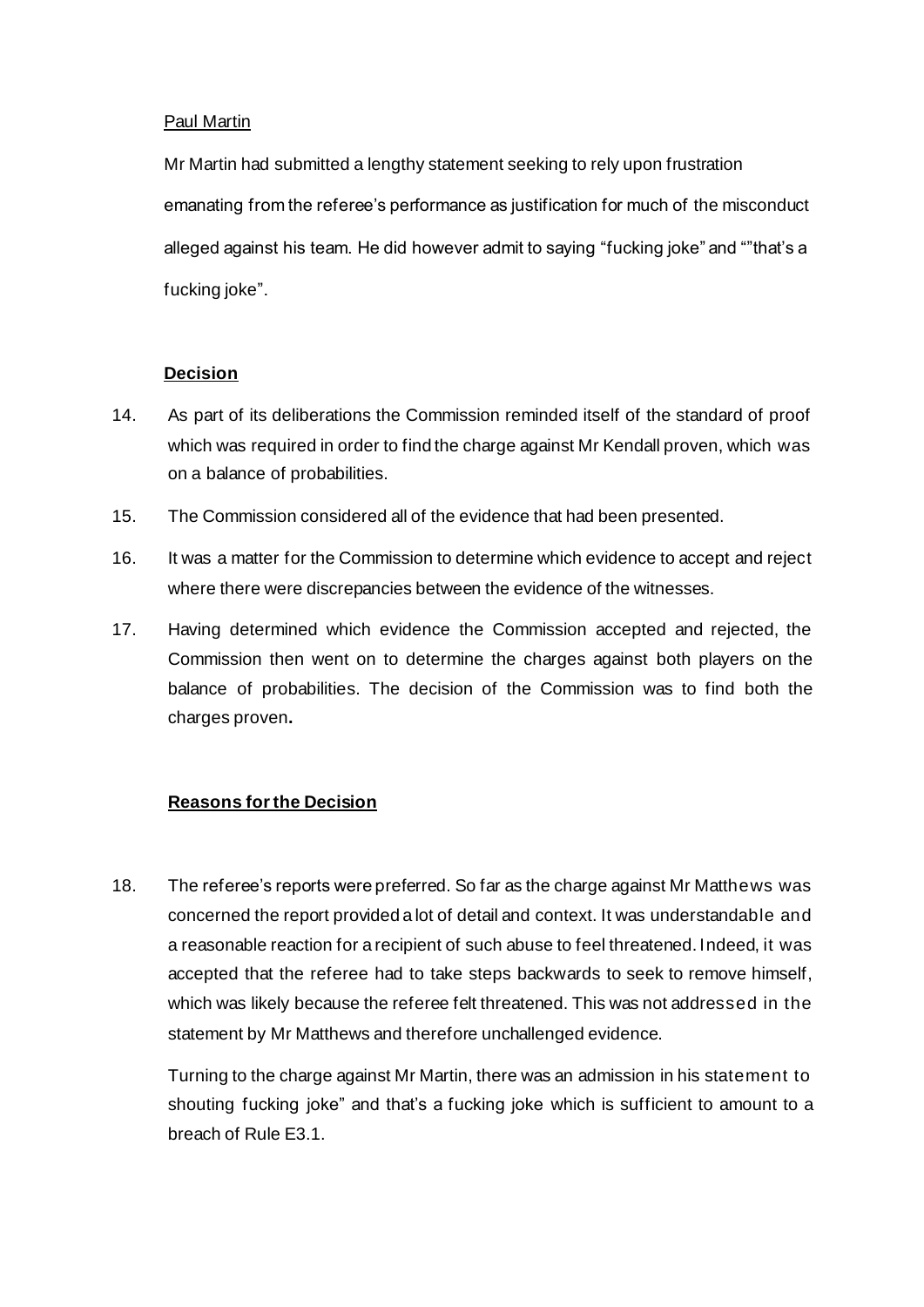### **Sanction**

- 19. The previous disciplinary records were the reviewed. The club ran 3 teams and had 5 previous E20 offences recorded, although 3 arose from the same match on 01.12.2018 for accumulating four or more charges in the same match. Both the players had clean records.
- 20. Aggravating and mitigating factors were then considered. So far as Mr Matthews was concerned it was noted that the foul and abusive comments were vile, repeated and carried out over a sustained period, which left the referee feeling in fear for his safety that he felt compelled to abandon the match. So far as Mr Martin, the attempt to justify his conduct on the referee's performance was viewed as an aggravating factor. This demonstrated a lack of insight, and even if true, would not excuse or justify such conduct. The failure by the club to engage in the charge and provide an explanation was viewed as an aggravating factor as was the previous record. The previous clean records of the players were considered as mitigating factors.
- 21. Reference was made to all of the FA Rules including the Disciplinary and Sanction Guidelines in arriving at the sanction.
- 22. The club offence was categorised in the high category.
- 23. The following sanctions were imposed:
	- (i) Ruardean Hill Randgers FC will pay a fine of £125.
	- (ii) David Matthews will be suspended from all football for 133 days. The entry point of 112 days was aggravated by 28 days and then reduced by 7 days for the clean record.
	- (iii) David Matthews will pay a fine of £75.
	- (iv) He will complete an educational course on line within 28 days of this decision or before the expiration of the suspension, whichever is later, failing which he will be suspended until such time as the course is completed
	- (v) Paul Martin will be suspended from all football activity for 3 matches
	- (vi) Paul Martin will pay a fine of £50.
	- (vii) Ruardean Hill Randgers FC will be subjected to 24 disciplinary points allocated as to 9 points for the David Matthews offence, 7 points for the Paul Martin offence and 8 points for the club charge.